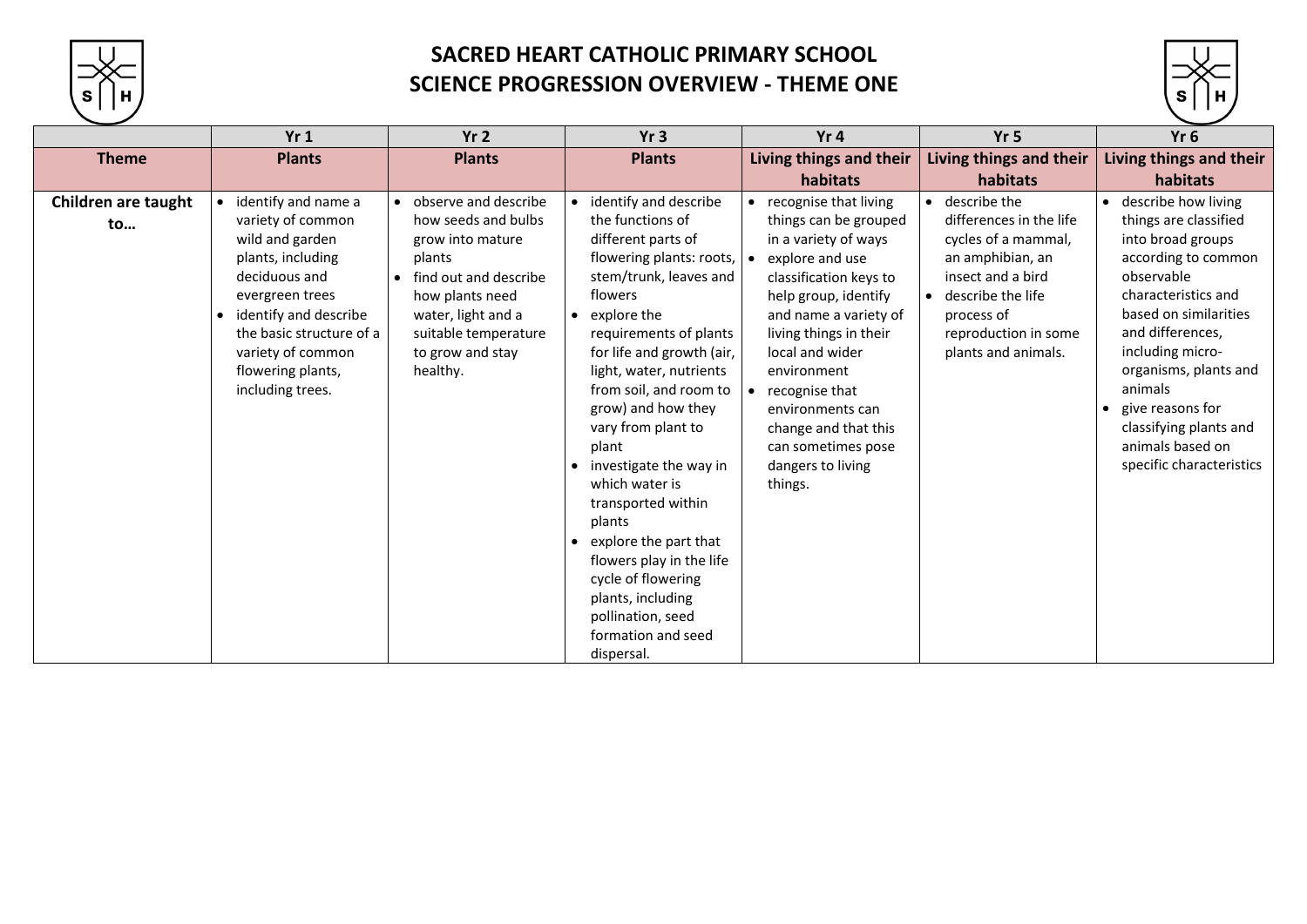

# **SACRED HEART CATHOLIC PRIMARY SCHOOL SCIENCE PROGRESSION OVERVIEW - THEME TWO**

|                           | Yr1                                                                                                                                                                                                                                                                                                                                                                                                                                                                                                                                                  | Yr <sub>2</sub>                                                                                                                                                                                                                                                                                                                                             | Yr3                                                                                                                                                                                                                                                                                                                           | Yr <sub>4</sub>                                                                                                                                                                                                                                                                                | Yr <sub>5</sub>                                            | Yr <sub>6</sub>                                                                                                                                                                                                                                                                                                                                                                                            |
|---------------------------|------------------------------------------------------------------------------------------------------------------------------------------------------------------------------------------------------------------------------------------------------------------------------------------------------------------------------------------------------------------------------------------------------------------------------------------------------------------------------------------------------------------------------------------------------|-------------------------------------------------------------------------------------------------------------------------------------------------------------------------------------------------------------------------------------------------------------------------------------------------------------------------------------------------------------|-------------------------------------------------------------------------------------------------------------------------------------------------------------------------------------------------------------------------------------------------------------------------------------------------------------------------------|------------------------------------------------------------------------------------------------------------------------------------------------------------------------------------------------------------------------------------------------------------------------------------------------|------------------------------------------------------------|------------------------------------------------------------------------------------------------------------------------------------------------------------------------------------------------------------------------------------------------------------------------------------------------------------------------------------------------------------------------------------------------------------|
| <b>Theme</b>              | <b>Animals including</b>                                                                                                                                                                                                                                                                                                                                                                                                                                                                                                                             | <b>Animals including</b>                                                                                                                                                                                                                                                                                                                                    | <b>Animals including</b>                                                                                                                                                                                                                                                                                                      | <b>Animals including</b>                                                                                                                                                                                                                                                                       | <b>Animals including</b>                                   | <b>Animals including</b>                                                                                                                                                                                                                                                                                                                                                                                   |
|                           | humans                                                                                                                                                                                                                                                                                                                                                                                                                                                                                                                                               | humans                                                                                                                                                                                                                                                                                                                                                      | humans                                                                                                                                                                                                                                                                                                                        | humans                                                                                                                                                                                                                                                                                         | humans                                                     | humans                                                                                                                                                                                                                                                                                                                                                                                                     |
| Children are taught<br>to | identify and name a<br>variety of common<br>animals including fish,<br>amphibians, reptiles,<br>birds and mammals<br>identify and name a<br>$\bullet$<br>variety of common<br>animals that are<br>carnivores, herbivores<br>and omnivores<br>describe and compare<br>the structure of a<br>variety of common<br>animals (fish,<br>amphibians, reptiles,<br>birds and mammals,<br>including pets)<br>identify, name, draw<br>and label the basic<br>parts of the human<br>body and say which<br>part of the body is<br>associated with each<br>sense. | notice that animals,<br>including humans,<br>have offspring which<br>grow into adults<br>find out about and<br>describe the basic<br>needs of animals,<br>including humans, for<br>survival (water, food<br>and air)<br>describe the<br>importance for<br>humans of exercise,<br>eating the right<br>amounts of different<br>types of food, and<br>hygiene. | identify that animals,<br>including humans,<br>need the right types<br>and amount of<br>nutrition, and that<br>they cannot make<br>their own food; they<br>get nutrition from<br>what they eat<br>identify that humans<br>and some other<br>animals have skeletons<br>and muscles for<br>support, protection<br>and movement. | describe the simple<br>functions of the basic<br>parts of the digestive<br>system in humans<br>identify the different<br>types of teeth in<br>humans and their<br>simple functions<br>construct and interpret<br>a variety of food<br>chains, identifying<br>producers, predators<br>and prey. | • describe the changes<br>as humans develop to<br>old age. | identify and name the<br>main parts of the<br>human circulatory<br>system, and describe<br>the functions of the<br>heart, blood vessels<br>and blood<br>recognise the impact<br>$\bullet$<br>of diet, exercise, drugs<br>and lifestyle on the<br>way their bodies<br>function<br>describe the ways in<br>$\bullet$<br>which nutrients and<br>water are transported<br>within animals,<br>including humans. |

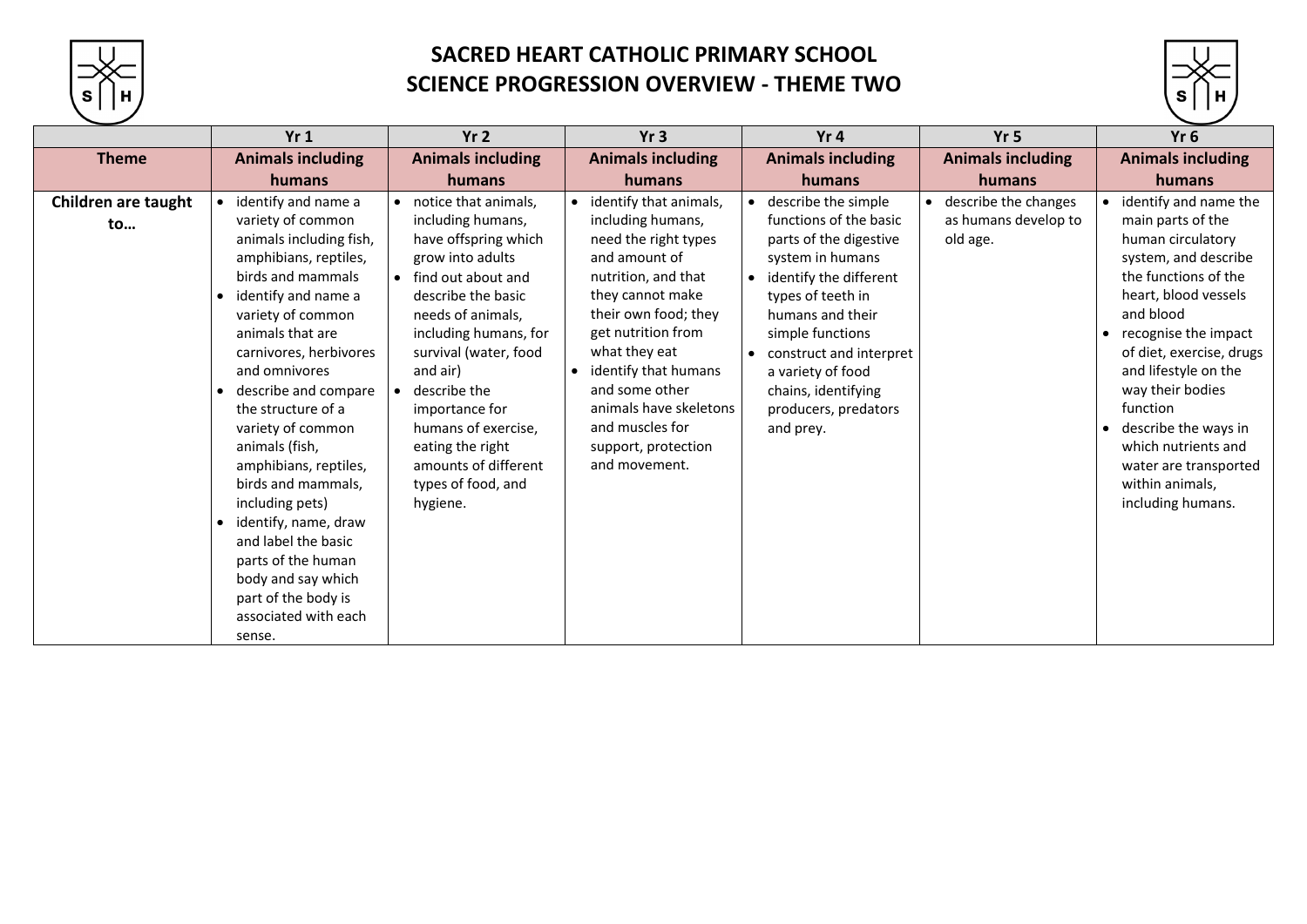

## **SACRED HEART CATHOLIC PRIMARY SCHOOL SCIENCE PROGRESSION OVERVIEW - THEME THREE**

### **Robin materials Evolution and inheritance**

|                           | Yr1                                                                                                                                                                                                                                                                                                                                                                                                                          | Yr <sub>2</sub>                                                                                                                                                                                                                                                                                                                                              | Yr3                                                                                                                                                                                                                                                                                                                           | Yr4                                                                                                                                                                                                                                                                                                                                                                                                                                                                                             | Yr <sub>5</sub>                                                                                                                                                                                                                                                                                                                                                                                                                                                                                                                                                                                                                                                                                                                                                                                                  | Yr <sub>6</sub>                                                                                                                                                                                                                                                                                                                                           |
|---------------------------|------------------------------------------------------------------------------------------------------------------------------------------------------------------------------------------------------------------------------------------------------------------------------------------------------------------------------------------------------------------------------------------------------------------------------|--------------------------------------------------------------------------------------------------------------------------------------------------------------------------------------------------------------------------------------------------------------------------------------------------------------------------------------------------------------|-------------------------------------------------------------------------------------------------------------------------------------------------------------------------------------------------------------------------------------------------------------------------------------------------------------------------------|-------------------------------------------------------------------------------------------------------------------------------------------------------------------------------------------------------------------------------------------------------------------------------------------------------------------------------------------------------------------------------------------------------------------------------------------------------------------------------------------------|------------------------------------------------------------------------------------------------------------------------------------------------------------------------------------------------------------------------------------------------------------------------------------------------------------------------------------------------------------------------------------------------------------------------------------------------------------------------------------------------------------------------------------------------------------------------------------------------------------------------------------------------------------------------------------------------------------------------------------------------------------------------------------------------------------------|-----------------------------------------------------------------------------------------------------------------------------------------------------------------------------------------------------------------------------------------------------------------------------------------------------------------------------------------------------------|
| <b>Theme</b>              | <b>Everyday Materials</b>                                                                                                                                                                                                                                                                                                                                                                                                    | <b>Uses of everyday</b><br><b>Materials</b>                                                                                                                                                                                                                                                                                                                  | <b>Rocks</b>                                                                                                                                                                                                                                                                                                                  | <b>States of Matter</b>                                                                                                                                                                                                                                                                                                                                                                                                                                                                         | <b>Changes in materials</b>                                                                                                                                                                                                                                                                                                                                                                                                                                                                                                                                                                                                                                                                                                                                                                                      | <b>Evolution</b><br>inherita                                                                                                                                                                                                                                                                                                                              |
| Children are taught<br>to | distinguish between an<br>object and the<br>material from which it<br>is made<br>identify and name a<br>variety of everyday<br>materials, including<br>wood, plastic, glass,<br>metal, water, and rock<br>describe the simple<br>physical properties of<br>a variety of everyday<br>materials<br>compare and group<br>together a variety of<br>everyday materials on<br>the basis of their<br>simple physical<br>properties. | identify and compare<br>$\bullet$<br>the suitability of a<br>variety of everyday<br>materials, including<br>wood, metal, plastic,<br>glass, brick, rock,<br>paper and cardboard<br>for particular uses<br>find out how the<br>shapes of solid objects<br>made from some<br>materials can be<br>changed by squashing,<br>bending, twisting and<br>stretching. | compare and group<br>together different<br>kinds of rocks on the<br>basis of their<br>appearance and simple<br>physical properties<br>describe in simple<br>terms how fossils are<br>formed when things<br>that have lived are<br>trapped within rock<br>• recognise that soils are<br>made from rocks and<br>organic matter. | compare and group<br>$\bullet$<br>materials together,<br>according to whether<br>they are solids, liquids<br>or gases<br>observe that some<br>$\bullet$<br>materials change state<br>when they are heated<br>or cooled, and<br>measure or research<br>the temperature at<br>which this happens in<br>degrees Celsius (°C)<br>identify the part<br>$\bullet$<br>played by evaporation<br>and condensation in<br>the water cycle and<br>associate the rate of<br>evaporation with<br>temperature. | compare and group<br>together everyday<br>materials on the basis<br>of their properties,<br>including their<br>hardness, solubility,<br>transparency,<br>conductivity (electrical<br>and thermal), and<br>response to magnets<br>know that some<br>materials will dissolve<br>in liquid to form a<br>solution, and describe<br>how to recover a<br>substance from a<br>solution<br>use knowledge of<br>solids, liquids and<br>gases to decide how<br>mixtures might be<br>separated, including<br>through filtering,<br>sieving and<br>evaporating<br>give reasons, based on<br>$\bullet$<br>evidence from<br>comparative and fair<br>tests, for the particular<br>uses of everyday<br>materials, including<br>metals, wood and<br>plastic<br>demonstrate that<br>dissolving, mixing and<br>changes of state are | recognise th<br>things have<br>over time ar<br>fossils provid<br>information<br>living things<br>inhabited th<br>millions of y<br>recognise th<br>things produ<br>offspring of<br>kind, but no<br>offspring var<br>not identica<br>parents<br>identify how<br>and plants a<br>to suit their<br>environmen<br>different wa<br>that adaptat<br>lead to evol |



- and
- ating
- asons, based on
- e from
- ative and fair or the particular
- everyday
- als, including
- wood and

- recognise that living things have changed over time and that fossils provide information about living things that inhabited the Earth millions of years ago
- recognise that living things produce offspring of the same kind, but normally offspring vary and are not identical to their parents
- identify how animals and plants are adapted to suit their environment in different ways and that adaptation may lead to evolution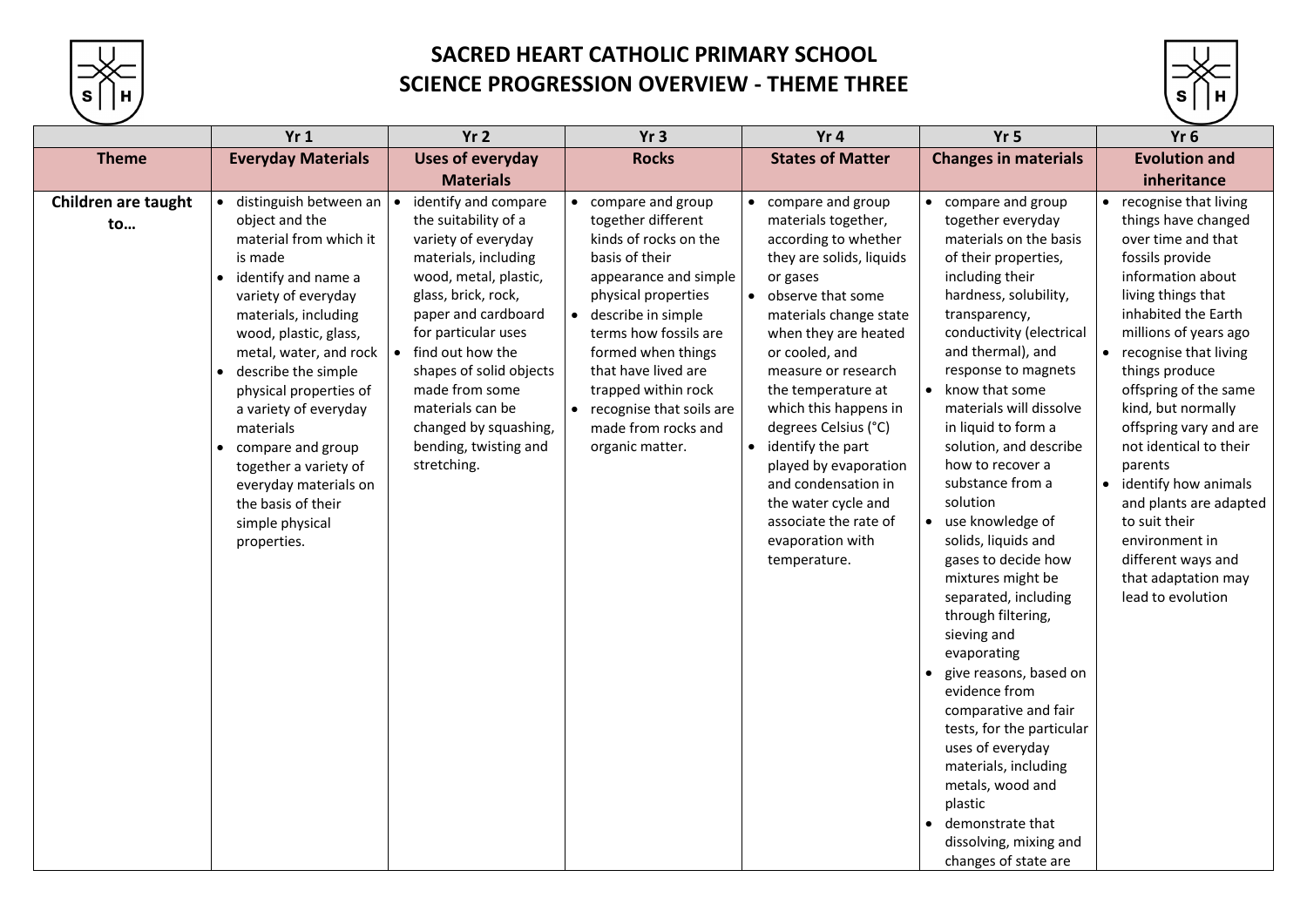|  |  | reversible changes       |
|--|--|--------------------------|
|  |  | • explain that some      |
|  |  | changes result in the    |
|  |  | formation of new         |
|  |  | materials, and that this |
|  |  | kind of change is not    |
|  |  | usually reversible,      |
|  |  | including changes        |
|  |  | associated with          |
|  |  | burning and the action   |
|  |  | of acid on bicarbonate   |
|  |  | of soda.                 |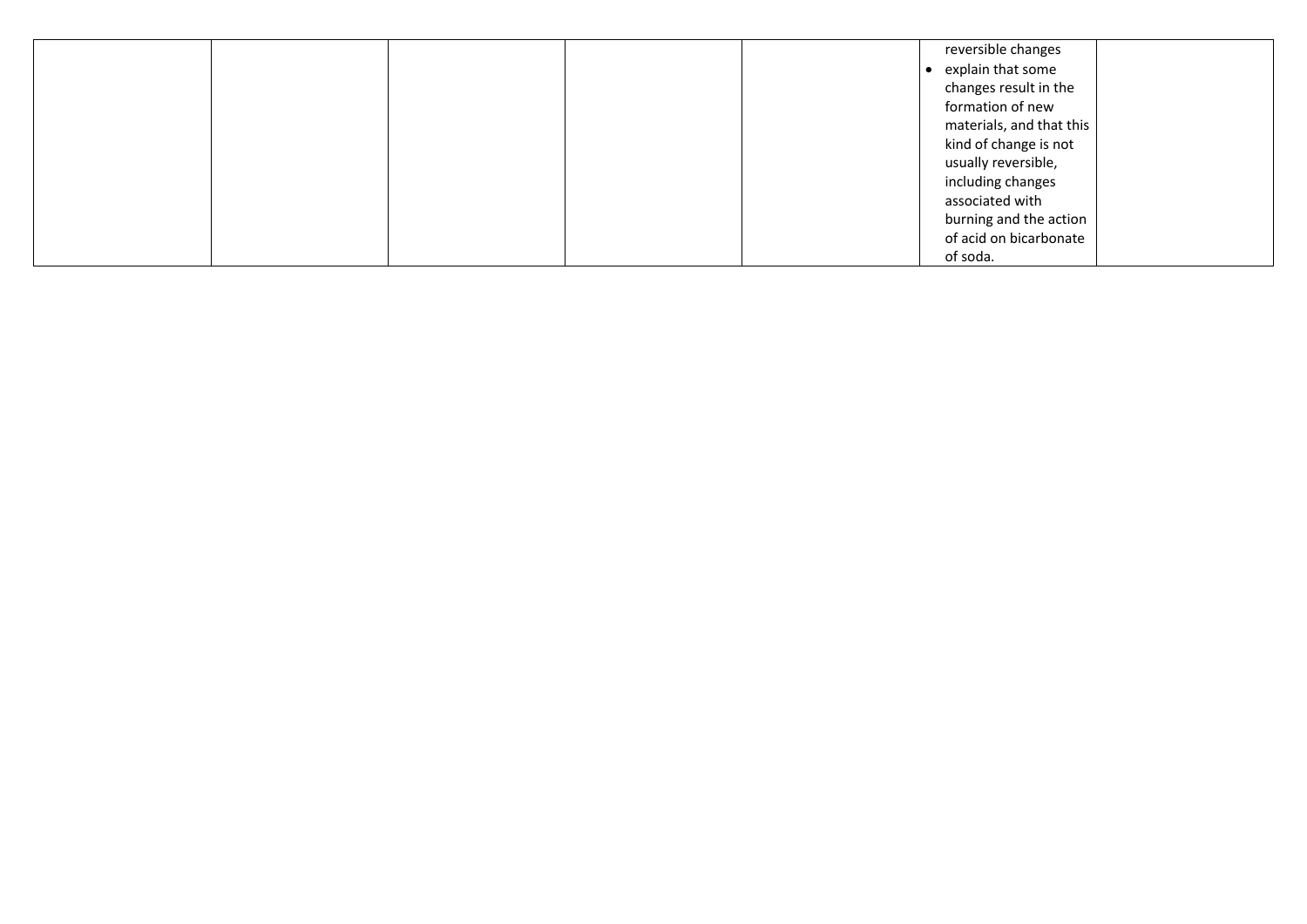

# **SACRED HEART CATHOLIC PRIMARY SCHOOL SCIENCE PROGRESSION OVERVIEW - THEME FOUR**

|                                  | Yr1                                                                                                                                           | Yr <sub>2</sub>                                                                                                                                                                                                                                                                                                                                                                                                                                                                                                                                                                                                                                                                               | Yr3                                                                                                                                                                                                                                                                                                                                                                                                                                                                               | Yr4                                                                                                                                                                                                                                                                                                                                                                                                                                                                                               | Yr <sub>5</sub>                                                                                                                                                                                                                                                                                                                                                                                    | Yr <sub>6</sub>                                                                                                                                                                                                                                                                                                                                                                                                                                                                                                                  |
|----------------------------------|-----------------------------------------------------------------------------------------------------------------------------------------------|-----------------------------------------------------------------------------------------------------------------------------------------------------------------------------------------------------------------------------------------------------------------------------------------------------------------------------------------------------------------------------------------------------------------------------------------------------------------------------------------------------------------------------------------------------------------------------------------------------------------------------------------------------------------------------------------------|-----------------------------------------------------------------------------------------------------------------------------------------------------------------------------------------------------------------------------------------------------------------------------------------------------------------------------------------------------------------------------------------------------------------------------------------------------------------------------------|---------------------------------------------------------------------------------------------------------------------------------------------------------------------------------------------------------------------------------------------------------------------------------------------------------------------------------------------------------------------------------------------------------------------------------------------------------------------------------------------------|----------------------------------------------------------------------------------------------------------------------------------------------------------------------------------------------------------------------------------------------------------------------------------------------------------------------------------------------------------------------------------------------------|----------------------------------------------------------------------------------------------------------------------------------------------------------------------------------------------------------------------------------------------------------------------------------------------------------------------------------------------------------------------------------------------------------------------------------------------------------------------------------------------------------------------------------|
| <b>Theme</b>                     | <b>Seasonal Changes</b>                                                                                                                       | <b>Living Things and their</b><br><b>Habitats</b>                                                                                                                                                                                                                                                                                                                                                                                                                                                                                                                                                                                                                                             | Light                                                                                                                                                                                                                                                                                                                                                                                                                                                                             | Sound                                                                                                                                                                                                                                                                                                                                                                                                                                                                                             | <b>Earth and Space</b>                                                                                                                                                                                                                                                                                                                                                                             | Light                                                                                                                                                                                                                                                                                                                                                                                                                                                                                                                            |
| <b>Children are taught</b><br>to | observe changes<br>across the four<br>seasons<br>observe and describe<br>weather associated<br>with the seasons and<br>how day length varies. | • explore and compare<br>the differences<br>between things that<br>are living, dead, and<br>things that have never<br>been alive<br>identify that most<br>living things live in<br>habitats to which they<br>are suited and<br>describe how different<br>habitats provide for<br>the basic needs of<br>different kinds of<br>animals and plants,<br>and how they depend<br>on each other<br>• identify and name a<br>variety of plants and<br>animals in their<br>habitats, including<br>micro-habitats<br>describe how animals<br>obtain their food from<br>plants and other<br>animals, using the idea<br>of a simple food chain,<br>and identify and name<br>different sources of<br>food. | recognise that they<br>need light in order to<br>see things and that<br>dark is the absence of<br>light<br>• notice that light is<br>reflected from surfaces<br>recognise that light<br>$\bullet$<br>from the sun can be<br>dangerous and that<br>there are ways to<br>protect their eyes<br>• recognise that<br>shadows are formed<br>when the light from a<br>light source is blocked<br>by an opaque object<br>find patterns in the<br>way that the size of<br>shadows change. | identify how sounds<br>are made, associating<br>some of them with<br>something vibrating<br>recognise that<br>vibrations from sounds<br>travel through a<br>medium to the ear<br>find patterns between<br>the pitch of a sound<br>and features of the<br>object that produced it<br>find patterns between<br>the volume of a sound<br>and the strength of the<br>vibrations that<br>produced it<br>recognise that sounds<br>get fainter as the<br>distance from the<br>sound source<br>increases. | describe the<br>movement of the<br>Earth, and other<br>planets, relative to the<br>Sun in the solar system<br>describe the<br>movement of the<br>Moon relative to the<br>Earth<br>describe the Sun, Earth<br>and Moon as<br>approximately<br>spherical bodies<br>use the idea of the<br>Earth's rotation to<br>explain day and night<br>and the apparent<br>movement of the sun<br>across the sky. | recognise that light<br>appears to travel in<br>straight lines<br>use the idea that light<br>travels in straight lines<br>to explain that objects<br>are seen because they<br>give out or reflect light<br>into the eye<br>explain that we see<br>things because light<br>travels from light<br>sources to our eyes or<br>from light sources to<br>objects and then to<br>our eyes<br>use the idea that light<br>travels in straight lines<br>to explain why<br>shadows have the<br>same shape as the<br>objects that cast them. |